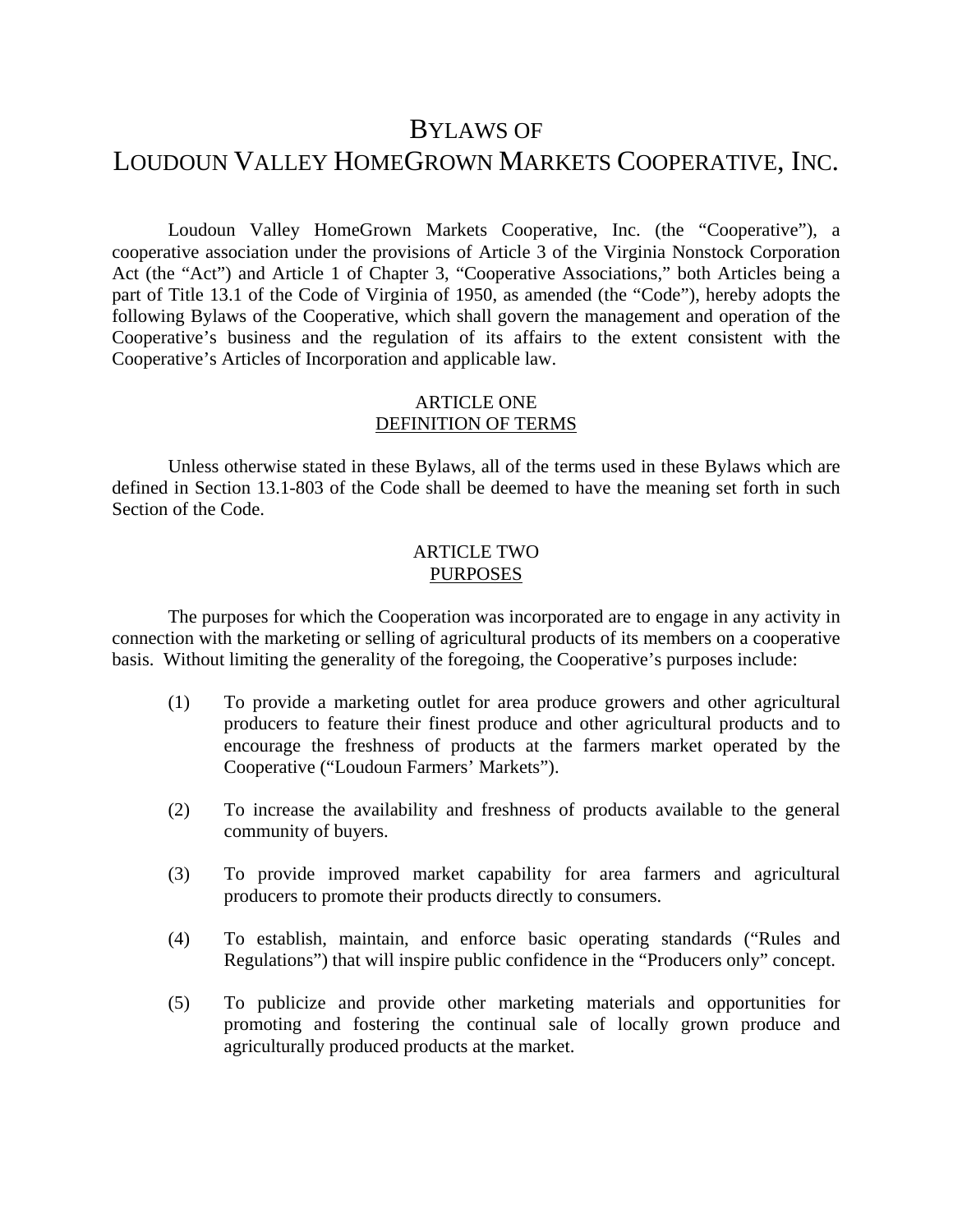- (6) To encourage the expansion of marketing opportunities and the introduction of new products to the local community.
- (7) To enhance the community's image and Loudoun agriculture's image by providing the special opportunity for direct dialogue between area consumers and producers who themselves grow or produce the products they sell.
- (8) To encourage agricultural education and awareness of issues affecting the family farm and the rural community.

## ARTICLE THREE MEMBERS

Section One – Classification of Members. The Cooperative shall have the following classes of Members:

(a) Farm-Based Members. To be a Farm-Based Member, such Member must be a producer of agricultural, horticultural or animal husbandry products. Farm-Based Members shall be voting Members.

(b) Nonfarm-Based Members. To be a Nonfarm-Based Member, such Member must be a producer of nonfarm-based products (as in baked goods/prepared food). Nonfarm-Based Members shall be voting Members.

(c) Sustaining Members. To be a Sustaining Member, such Member shall support the purposes of the Cooperative by paying the applicable dues for Sustaining Members. Sustaining Members shall be nonvoting Members, but they shall be entitled to attend meetings of the Members.

(d) Farm-Based Representation. As between Farm-Based Members and Nonfarm Based Members, the Cooperative shall strive to maintain no less than 80% of such Members in Farm-Based Membership and no more than 20% in Nonfarm-Based Membership. The Board of Directors reserves the right, in its sole discretion, to deny membership to achieve this representation.

Section Two – Duties of Members. Each Member shall comply with these Bylaws, and the Rules and Regulations, as the same may be amended from time to time. Farm-Based Members and Nonfarm-Based Members shall also comply with the terms of their vending agreement and other agreements with the Cooperative.

Section Three – Resignation; Removal. A Member may resign at any time upon written notice to the Cooperative. The Board of Directors may remove a Member if, after 30 days' written notice to the Member of the reason(s) for removal, the Member has not, in the judgment of the Board of Directors, corrected the reason(s) for removal. Such removal shall be in writing to the Member. Upon resignation or removal, the Member shall nevertheless be obligated to pay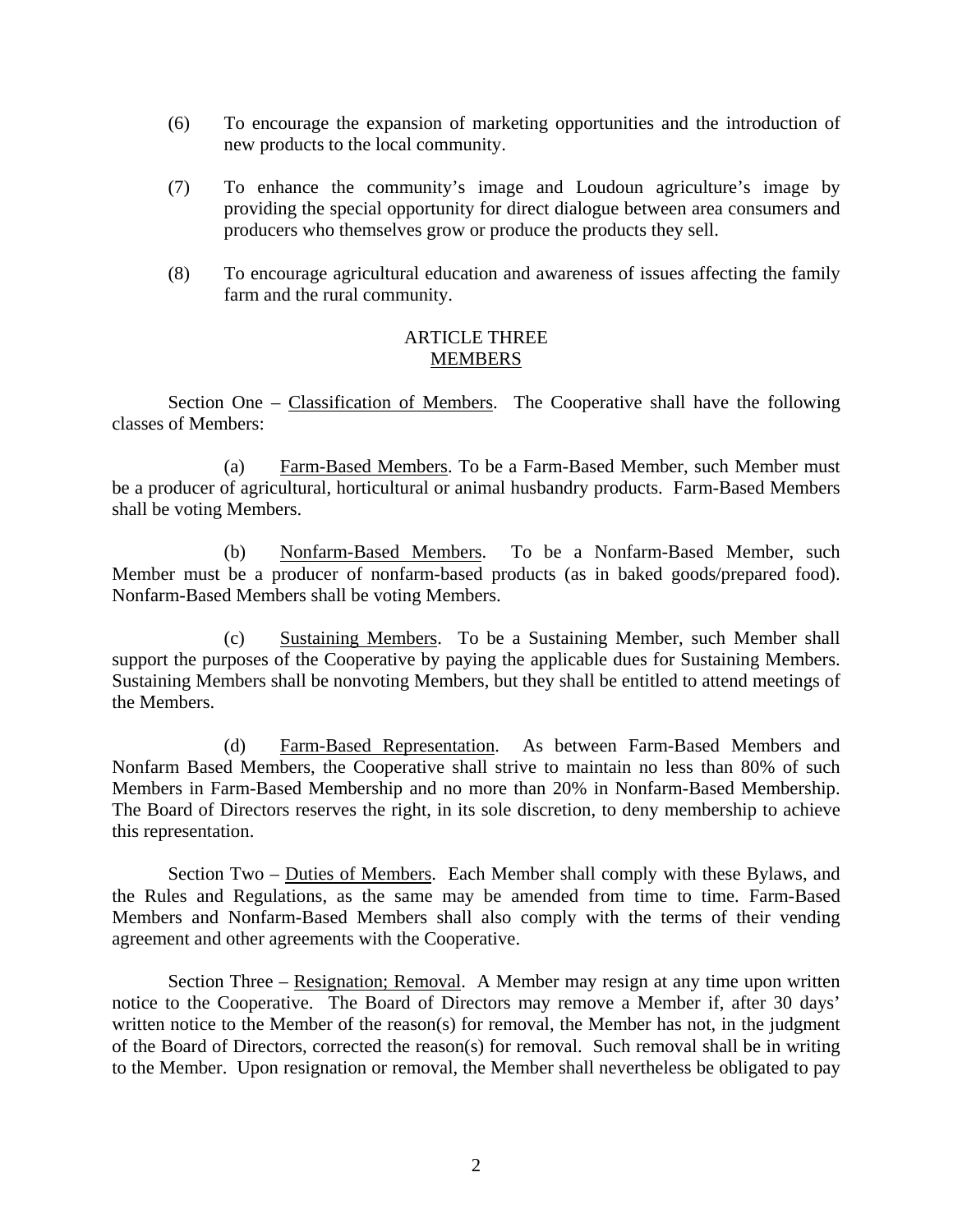any dues, assessments or other charges accrued and unpaid at the time of such resignation or removal.

Section Four – Nontransferability. Membership in the Cooperative shall not be transferable nor assignable.

Section Five – Annual Meeting of Members. The annual meeting of Members shall be held during the month of November at such time and place as determined by the Board of Directors. Notice thereof shall be mailed to every Member no less than ten (10) nor more than sixty (60) days before the meeting, or as otherwise required by law.

Section Six – Special Meeting of Members. Special meetings of the Members may be called at any time by (i) the Board of Directors, or (ii) by the Cooperative upon written petition of at least twenty-five percent (25%) of the Members in good standing. Notice of special meetings shall be mailed to every Member no less than ten (10) nor more than sixty (60) days before the meeting, or as otherwise required by law. Notice of a special meeting shall state the purpose or purposes for which the meeting is called.

Section Seven –  $Quorum$ . Ten percent (10%) of the membership shall constitute a quorum at any called meeting of the Members.

Section Eight – Proxy Voting. Proxy voting shall not be permitted.

### ARTICLE FOUR BOARD OF DIRECTORS

Section One – Authority. All corporate powers shall be exercised by or under the authority of, and the business and affairs of the Cooperative shall be managed under the direction of, the Board of Directors. Unless otherwise provided by resolution of the Board of Directors, the directors shall have the sole voting power.

Section Two – Number and Qualification. The number of directors shall be no fewer than five (5) and nor more than nine (9) at all times, with the exact number to be fixed by resolution of the Board of Directors.

Section Three – Election and Term. The Board of Directors shall be classified into two classes: Even-Year directors to serve for until the annual meeting of members in years ending in even numbers and Odd-Year directors to serve until the annual meeting of members in years ending in odd numbers. The terms of office for the initial Board of Directors are set forth in the Articles of Incorporation. At each annual meeting of members, directors shall be elected for two-year terms, except that any director named to fill a vacancy created by the resignation or removal of a director shall serve for the unexpired term of the director whom he or she is replacing.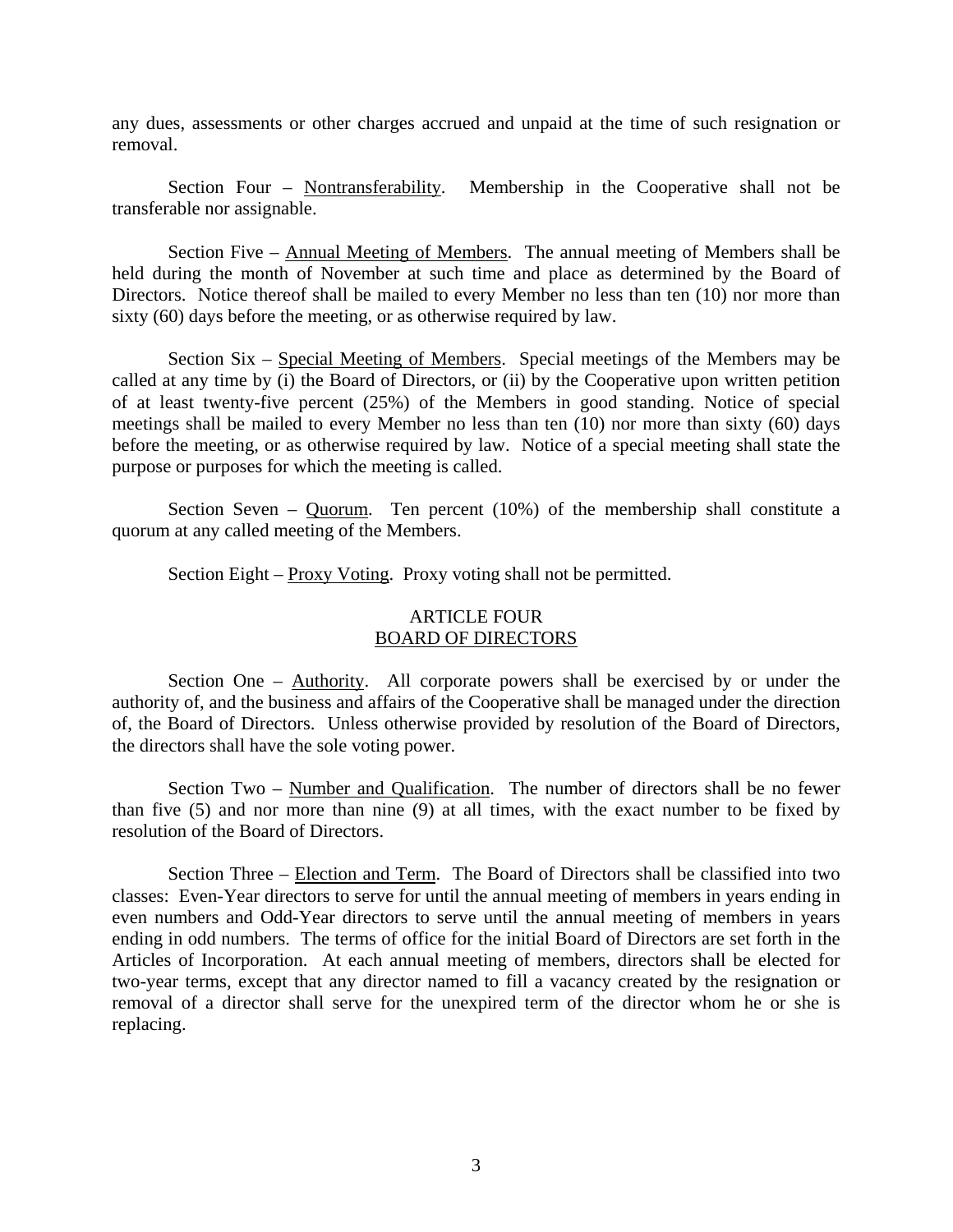Section Four – Resignation and Removal. A director may resign at any time by delivering written notice to the Board of Directors. A resignation shall be effective when the notice is delivered unless the notice specifies a later effective date.

Section Five – Vacancy. If a vacancy occurs on the Board of Directors between annual meetings, including a vacancy resulting from an increase in the number of directors, the vacancy may be filled by the affirmative vote of a majority of the remaining directors, even though less than a quorum of the Board.

Section Six – Annual Meeting. The Board of Directors shall meet at least annually in the month specified by resolution of the Board for the purpose of general organization, the appointment of officers, and consideration of any other business that may properly be brought before the meeting. The failure to hold the annual meeting at the time stated herein shall not affect the validity of any corporate action.

Section Seven – Regular or Special Meetings in Addition to the Annual Meeting. Regular meetings of the Board of Directors shall be held at such times as the Board may designate by resolution. Special meetings of the Board of Directors may be called any time by the President or, upon the request of any two directors, by the Secretary.

Section Eight – Notice of Meetings. The Secretary or officer performing the Secretary's duties shall give not less than two days' notice by word-of-mouth, mail, facsimile, or e-mail of all special meetings of the Board of Directors. The notice shall set forth the agenda, minutes, and other items of business requiring a vote. Special meetings may be held at any time without notice if all of the directors are present, or if those not present waive notice in writing either before or after the meeting. No notice shall be required for annual and regular meetings.

Section Nine – Place of Meetings. Meetings of the Board of Directors, annual, regular, or special, shall be held at such place as the Board of Directors may designate.

Section Ten – Quorum and Voting. Action may be taken on a matter by the Board of Directors only at a meeting at which a quorum shall be present. A quorum of the Board of Directors shall consist of a majority of the number of directors on the Board. Unless otherwise provided in these Bylaws, if a quorum is present when a vote is taken, the affirmative vote of a simple majority of directors present is the act of the Board of Directors. Whenever applicable law requires the Board of Directors to recommend or approve any proposed corporate act, such recommendation or approval shall not be required if the proposed corporate act is adopted by the unanimous consent of the members.

Section Eleven – Conduct of Meetings. The President shall preside over all meetings of the directors. If the President is not present, the Vice President shall so preside. If none of such officers are present, a chairman shall be elected at the meeting. The Secretary of the Cooperative shall act as secretary of all the meetings if present. If the Secretary is not present, the officer presiding over the meeting shall appoint a secretary of the meeting. The Board of Directors may permit any or all directors to participate in a regular or special meeting by, or conduct a meeting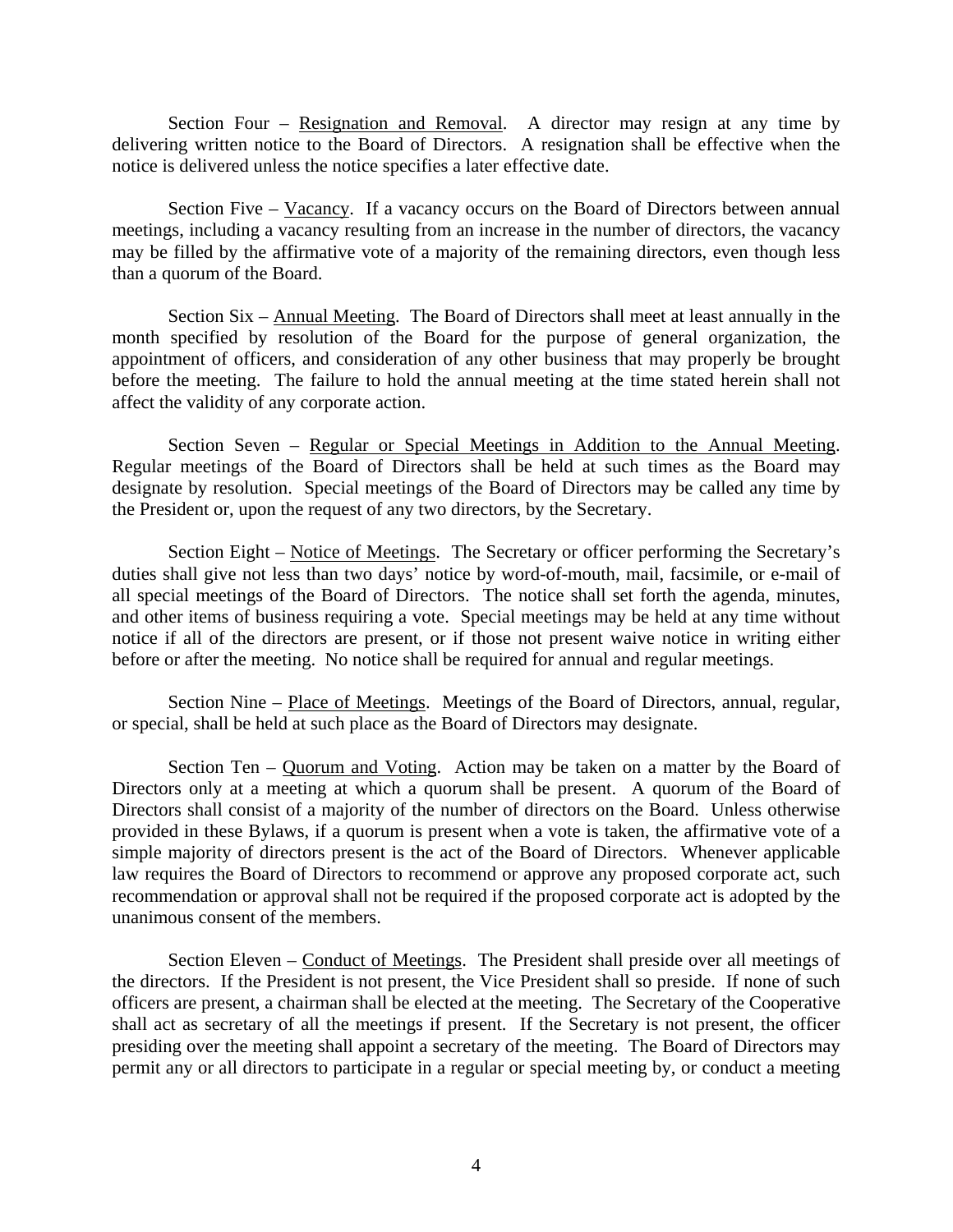through the use of, any means by which all directors participating may simultaneously communicate with each other during the meeting.

Section Twelve – Action Without a Meeting. Any action required or permitted to be taken at a Board meeting may be taken without a meeting if the action is taken by all members of the Board. The action shall be evidenced by one or more written consents stating the action taken, signed by each director either before or after the action taken, and included in the minutes or filed with the corporate records reflecting the action taken. Action taken under this Section is effective when the last director signs the consent unless the consent specifies a different effective date, in which event the action taken is effective as of the date specified therein provided the consent states the date of execution by each director. A consent signed under this Section shall have the same effect as a meeting vote and may be described as such in any document.

## ARTICLE FIVE COMMITTEES

Section One – Board Committees. The Board of Directors may create one or more Board committees and appoint members of the Board of Directors to serve on them. Each Board committee shall consist of two or more directors, who shall serve at the pleasure of the Board of Directors. Each Board committee may exercise the authority of the Board of Directors, subject to Section 13.1-869(D) of the Code.

Section Two – <u>Meetings</u>. The provisions of these Bylaws which govern meetings, action without meetings, and quorum and voting requirements of the Board of Directors shall apply to Board committees and their members as well.

#### ARTICLE SIX **OFFICERS**

Section One – General. The officers of the Cooperative shall consist of President, Vice President, Secretary, and Treasurer and such other officers as the Board may appoint. All officers shall be appointed by the Board of Directors and shall serve at the pleasure of the Board of Directors for such compensation as may be fixed by the Board. Any two or more offices may be held by the same person. A duly elected officer may appoint one or more officers or assistant officers if authorized by the Board of Directors.

Section Two – Resignation and Removal. An officer may resign at any time by delivering written notice to the Board of Directors. A resignation shall be effective when the notice is delivered unless the notice specifies a later effective date. If a resignation is made effective at a later date and the Cooperative accepts the future effective date, it may fill the pending vacancy before the effective date if the officer's successor does not take office until the effective date. The Board of Directors may remove any officer at any tine with or without cause and any officer or assistant officer, if appointed by another officer, may likewise be removed by such officer.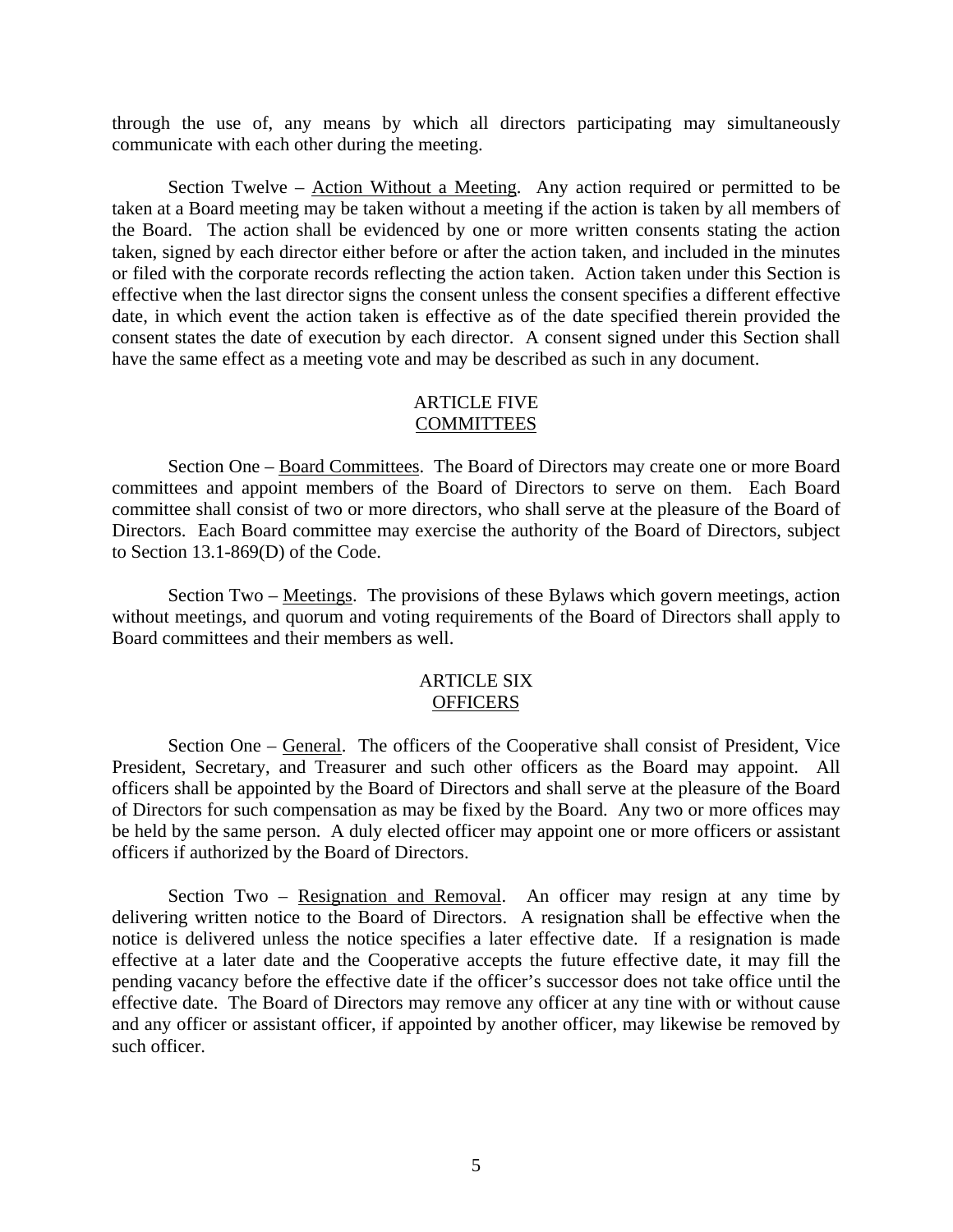Section Three – Vacancies. A vacancy in any office because of death, resignation, removal, disqualification or otherwise shall be filled by the Board.

Section Four – President. The President shall serve as the chief executive officer, subject to the control of the Board of Directors. The President shall preside at all meetings of the Members and the Board of Directors, discharge all the duties that devolve upon a presiding officer, and perform such other duties as these Bylaws or the Board of Directors may prescribe. The Executive Director shall have authority to sign checks, drafts, notes, and all other orders for the payment of money and to sign the corporate name to all deeds, contracts, leases, and other documents of every nature and description.

Section Five – Vice President. The Vice President shall perform all duties incumbent upon the President during the absence or disability of the President, and shall perform such other duties as these Bylaws or the Board of Directors may prescribe.

Section Six – Secretary. The Secretary shall attend all meetings of the shareholders and of the Board of Directors and shall have the responsibility for preparing and maintaining custody of minutes of the directors' and shareholders' meetings and for authenticating records of the Corporation. The Secretary shall keep or cause to be kept in a book provided for the purpose a true and complete record of the proceedings of all meetings. The Secretary shall be custodian of the records and the seal of the Corporation and shall see that the seal is affixed to all documents, the execution of which on behalf of the Corporation under its seal have been duly authorized. The Secretary shall attend to the giving of all notices and shall perform such other duties as these Bylaws or the Board of Directors may prescribe.

Section Seven – Treasurer. The Treasurer shall keep correct and complete records of account, showing accurately at all times the financial condition of the Corporation. The Treasurer shall be the legal custodian of all monies, notes, securities, and other valuables that may from time to time come into the possession of the Corporation. The Treasurer shall immediately deposit all funds of the Corporation coming into his hands in some reliable bank or other depository to be designated by the Board of Directors, and shall keep this bank account in the name of the Corporation. The Treasurer shall furnish at meetings of the Board of Directors, or whenever requested, a statement of the financial condition of the Corporation, and shall perform such other duties as these Bylaws or the Board of Directors may prescribe.

Section Eight – Transfer of Authority. In case of the absence of any officer of the Cooperative or for any other reason that the Board of Directors may deem sufficient, the Board of Directors may transfer the powers or duties of that officer to any other officer or to any director or employee of the Cooperative.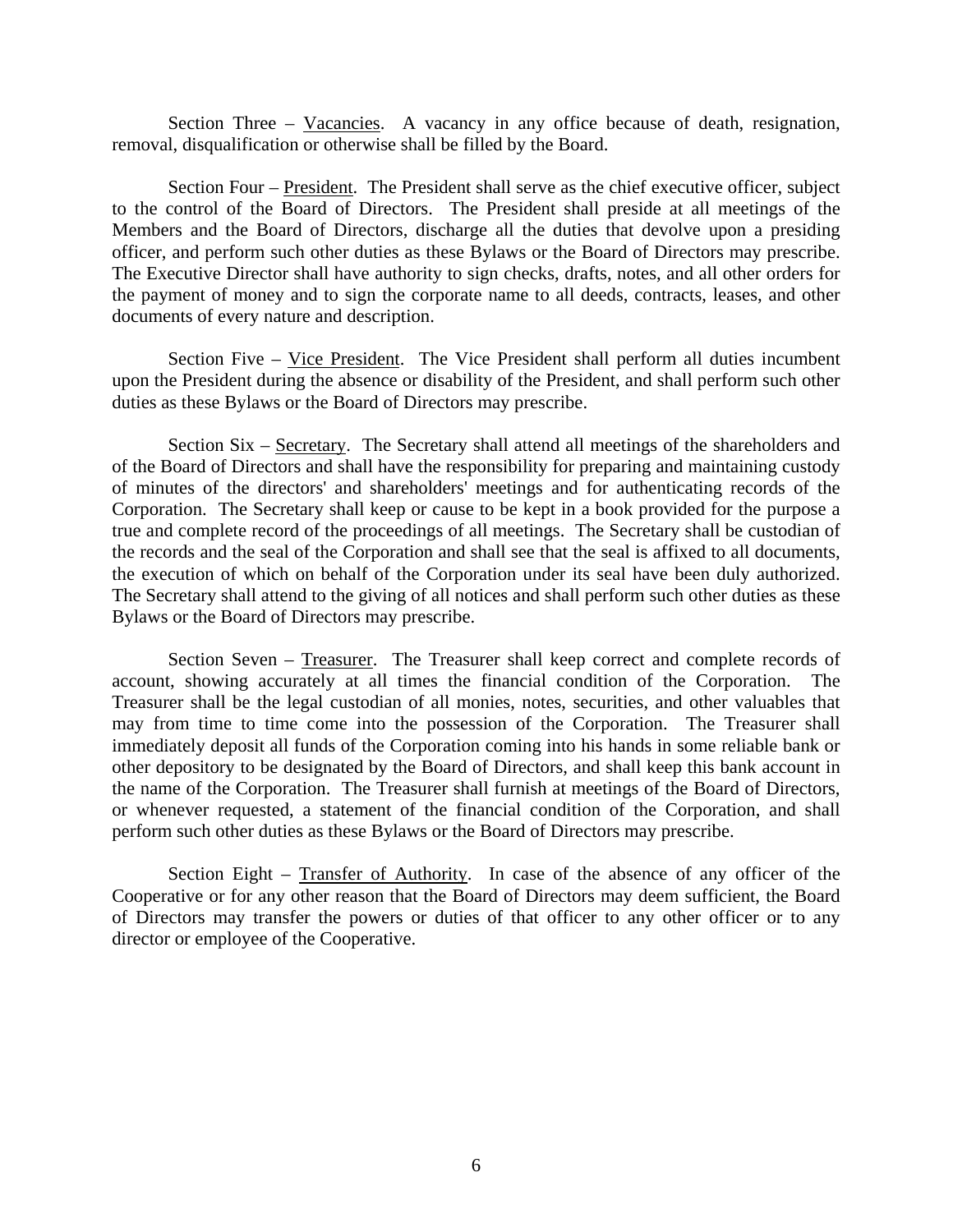#### ARTICLE SEVEN SPECIAL CORPORATE ACTS NEGOTIABLE INSTRUMENTS, DEEDS AND CONTRACTS

All checks, drafts, notes, bonds, bills of exchange, and orders for the payment of money of the Cooperative; all deeds, mortgages, and other written contracts and agreements to which the Cooperative shall be a party; and all assignments or endorsements of registered bonds or other securities owned by the Cooperative, shall be signed by such officers as the Board may from time to time direct. The Board of Directors may authorize any one of its officers to sign any of such instruments, for and in behalf of the Cooperative, without necessity of countersignature; may designate officers or employees of the Cooperative, other than those named above, who may, in the name of the Cooperative, sign such instruments; and may authorize the use of facsimile signatures of any of such persons.

#### ARTICLE EIGHT TRANSACTIONS WITH DIRECTORS

Any contract or other transaction between the Cooperative and one or more of its directors, or between the Cooperative and any firm of which one or more of its directors are members or employees, or in which they are interested, or between the Cooperative and any Cooperative or association of which one or more of its directors are shareholders, members, directors, officers, or employees, or in which they are interested, shall be valid for all purposes, notwithstanding the presence of the director or directors at the meeting of the Board of Directors of the Cooperative that acts upon, or in reference to, the contract or transaction, and notwithstanding his, her or their participation in the action, if the fact of such interest shall be disclosed or known to the Board of Directors and a majority of the directors who have no direct or indirect personal interest in the contract or transaction shall, nevertheless, vote to authorize or ratify the contract or transaction. However, no such contract or transaction may be authorized or ratified by a single director. If a majority of disinterested directors vote to authorize or ratify the contract or transaction, a quorum is present for the purpose of taking action under this Article. This section shall not be construed to invalidate any contract or other transaction that would otherwise be valid under the common and statutory law applicable to it.

#### ARTICLE NINE PATRONAGE

The Cooperative shall account annually to all Members for all net profits, maintaining reasonable reserves for the Cooperative. The allocation of these earnings among Members shall be on the basis of each Member's patronage with the Cooperative, as determined by the Board of Directors in its reasonable discretion.

#### ARTICLE TEN CORPORATE SEAL

The corporate seal shall be in such form as shall be approved by the Board of Directors.